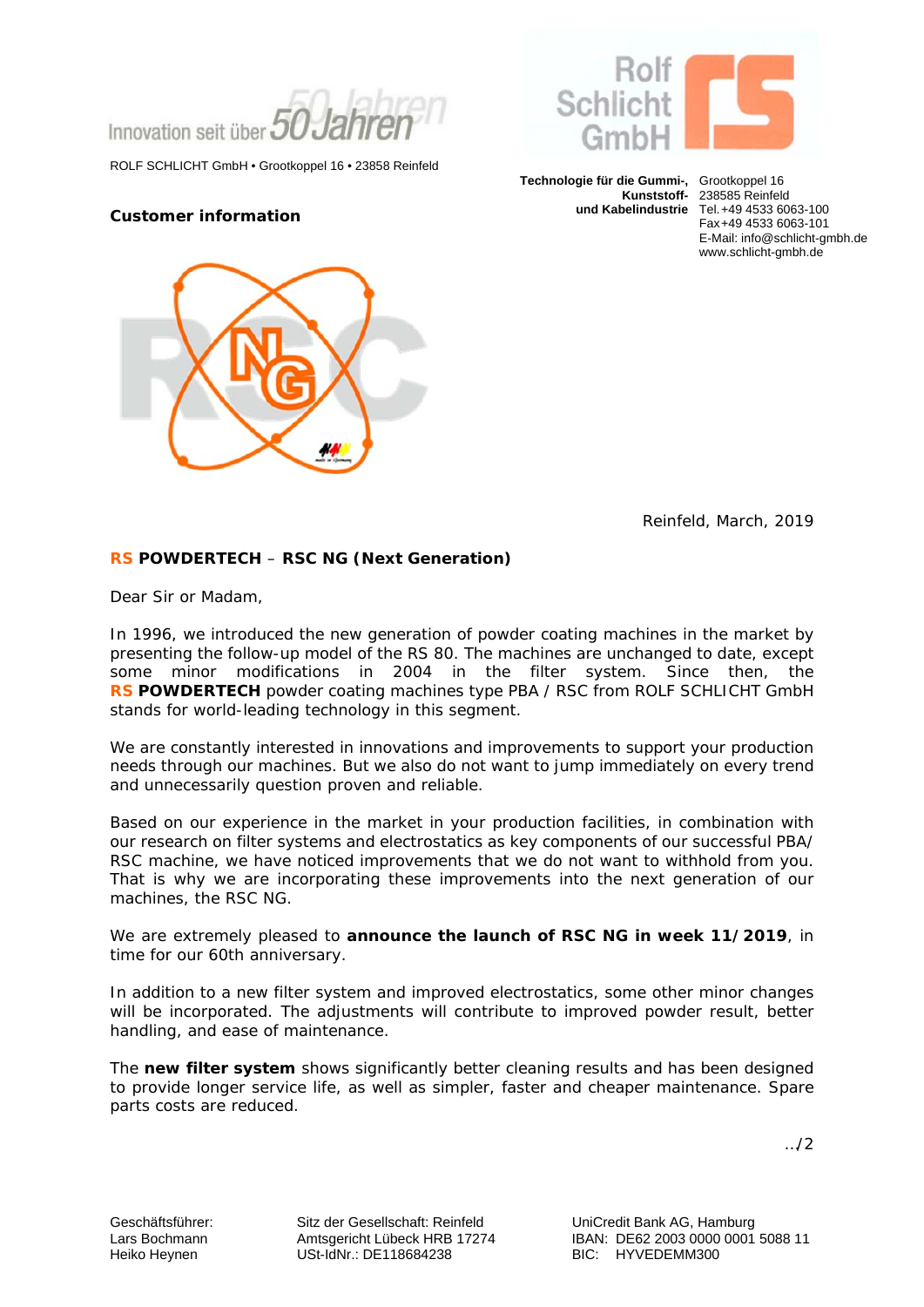# **ROLF SCHLICHT GmbH, Reinfeld Seite/Page** 2

The **new e-statics** are state-of-the-art in surface coating technology and show a reduction in wear parts in the gun and cascade.

As in the past, we have put a lot of emphasis on durability. It is of course also possible to convert your existing machines to both the latest generation of e-statics and the new filter system.

Thus, the **RS POWDERTECH** type RSC NG will be able to ensure even more reliable and cheaper lifecycle of your production.

### **Get an offer still today for the new RSC NG.**

Of course, we are glad to answer your questions personally.

Lars.Bochmann@Schlicht-GmbH.de Heiko.Heynen@Schlicht-GmbH.de

Phone: +49 4533 6063-100

L. Bochmann **H. Heynen** (Managing Director) (Managing Director)